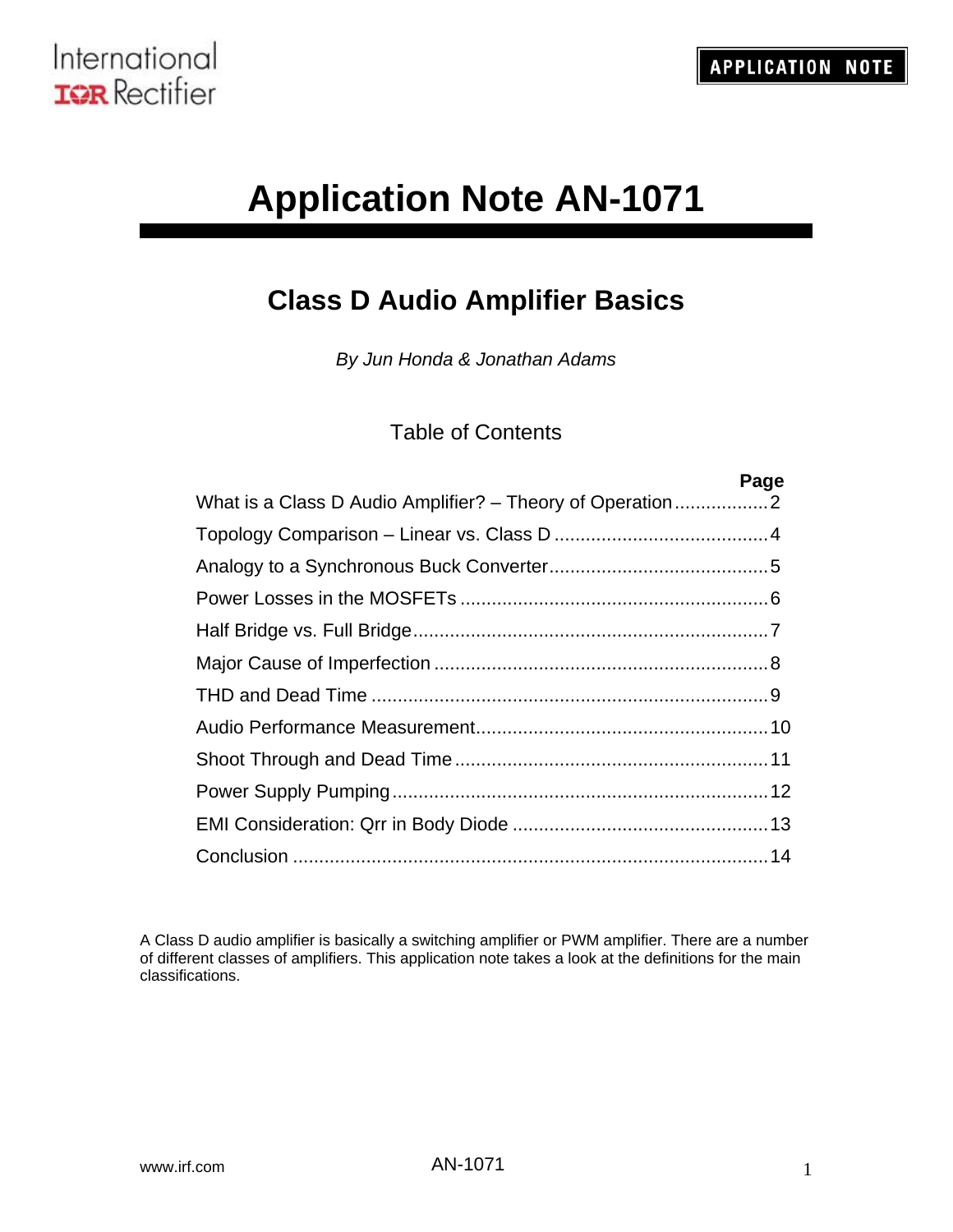#### <span id="page-1-0"></span>**What is a Class D Audio Amplifier - Theory of Operation**

A Class D audio amplifier is basically a switching amplifier or PWM amplifier. There are a number of different classes of amplifiers. We will take a look at the definitions for the main classifications as an introduction:

Class A – In a Class A amplifier, the output devices are continuously conducting for the entire cycle, or in other words there is always bias current flowing in the output devices. This topology has the least distortion and is the most linear, but at the same time is the least efficient at about 20%. The design is typically not complementary with a high and low side output devices.

Class B – This type of amplifier operates in the opposite way to Class A amplifiers. The output devices only conduct for half the sinusoidal cycle (one conducts in the positive region, and one conducts in the negative region), or in other words, if there is no input signal then there is no current flow in the output devices. This class of amplifier is obviously more efficient than Class A, at about 50%, but has some issue with linearity at the crossover point, due to the time it takes to turn one device off and turn the other device on.

Class AB – This type of amplifier is a combination of the above two types, and is currently one of the most common types of power amplifier in existence. Here both devices are allowed to conduct at the same time, but just a small amount near the crossover point. Hence each device is conducting for more than half a cycle but less than the whole cycle, so the inherent non-linearity of Class B designs is overcome, without the inefficiencies of a Class A design. Efficiencies for Class AB amplifiers is about 50%.

Class D – This class of amplifier is a switching or PWM amplifier as mentioned above. This class of amplifier is the main focus of this application note. In this type of amplifier, the switches are either fully on or fully off, significantly reducing the power losses in the output devices. Efficiencies of 90-95% are possible. The audio signal is used to modulate a PWM carrier signal which drives the output devices, with the last stage being a low pass filter to remove the high frequency PWM carrier frequency.

From the above amplifier classifications, classes A, B and AB are all what is termed linear amplifiers. We will discuss the differences between Linear and Class D amplifiers in the next section. The block diagram of a linear amplifier is shown below in fig 1. In a linear amplifier the signals always remain in the analog domain, and the output transistors act as linear regulators to modulate the output voltage. This results in a voltage drop across the output devices, which reduces efficiency.

Class D amplifiers take on many different forms, some can have digital inputs and some can have analog inputs. Here we will focus on the type which have analog inputs.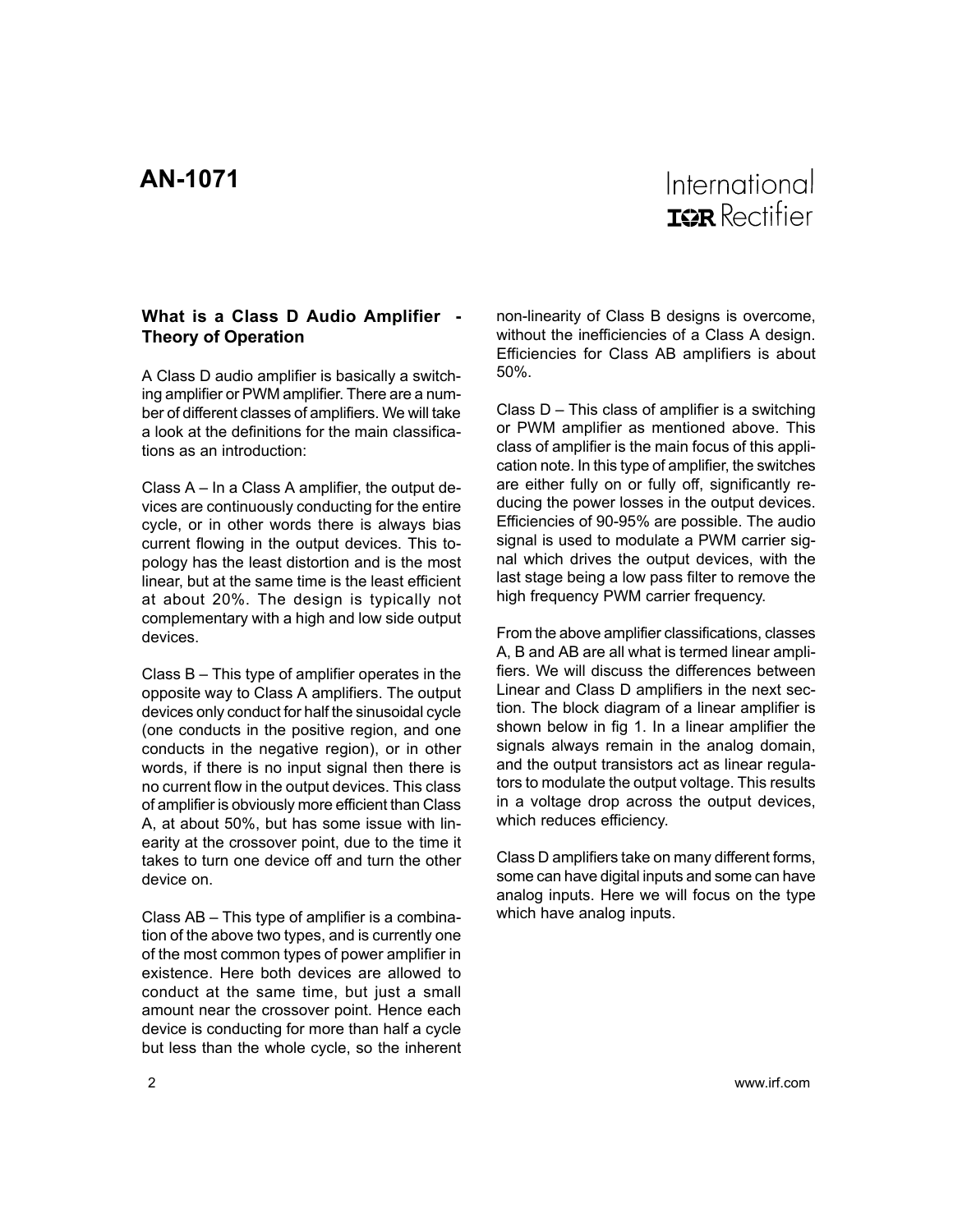### International **IGR** Rectifier



Fig 1 above shows the basic block diagram for a Half Bridge Class D amplifier, with the waveforms at each stage. This circuit uses feedback from the output of the half-bridge to help compensate for variations in the bus voltages.

So how does a Class D amplifier work? A Class D amplifier works in very much the same way as a PWM power supply (we will show the analogy later). Let's start with an assumption that the input signal is a standard audio line level signal. This audio line level signal is sinusoidal with a frequency ranging from 20Hz to 20kHz typically. This signal is compared with a high frequency triangle or sawtooth waveform to create the PWM signal as seen in fig 2a below. This PWM signal is then used to drive the power stage, creating the amplified digital signal, and finally a low pass filter is applied to the signal to filter out the PWM carrier frequency and retrieve the sinusoidal audio signal (also seen in fig 2b).

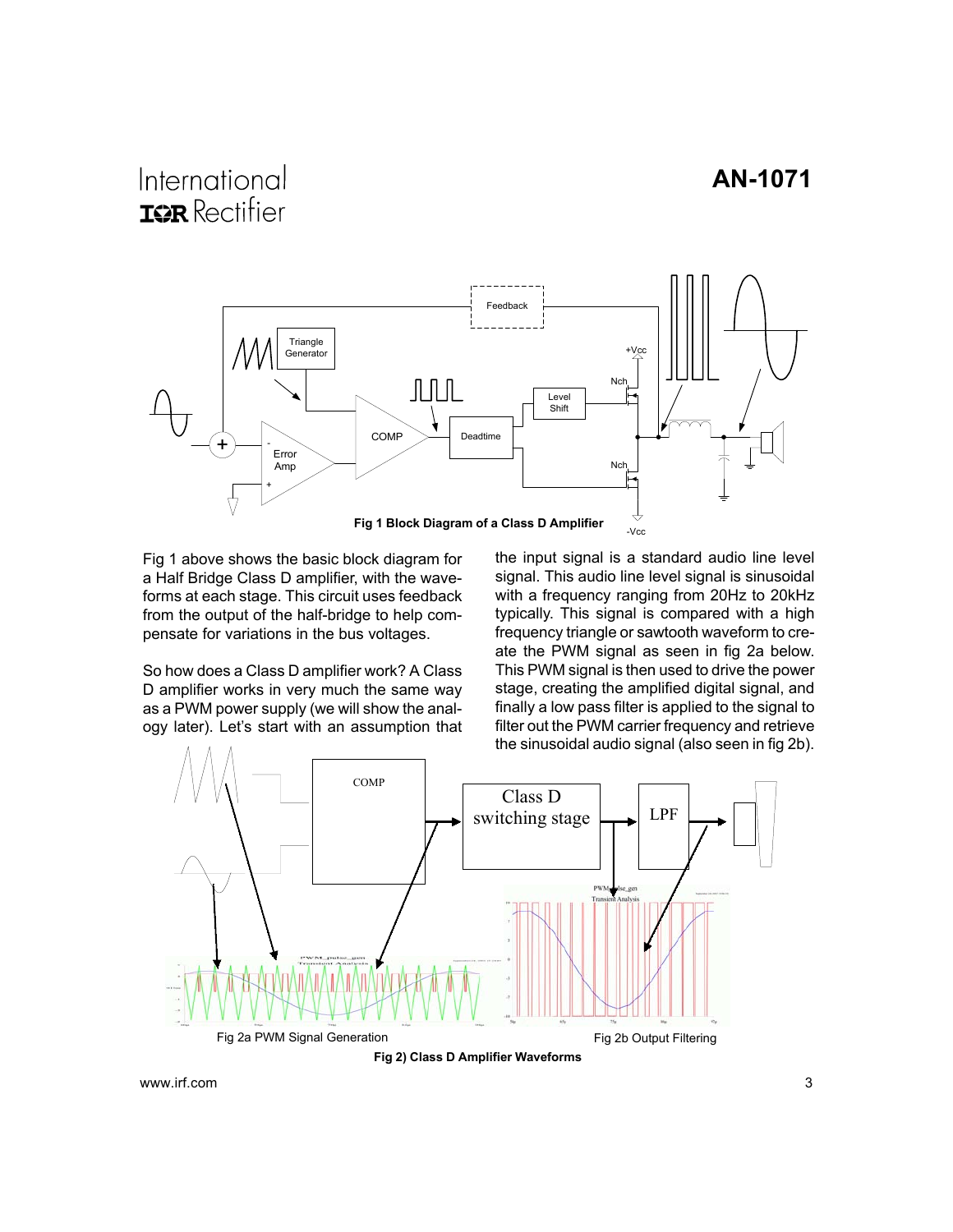#### <span id="page-3-0"></span>**Topology Comparison – Linear vs. Class D**

In this section we will discuss the differences between linear (Class A and Class AB) amplifiers, and Class D digital power amplifiers. The primary and main difference between linear and Class D amplifiers is the efficiency. This is the whole reason for the invention of Class D amplifiers. The Linear amplifiers is inherently very linear in terms of its performance, but it is also very inefficient at about 50% typically for a Class AB amplifier, whereas a Class D amplifier is much more efficient, with values in the order of 90% in practical designs. Fig 3 below shows typical efficiency curves for linear and Class D amplifiers.



**Fig 3 Linear and Class D Amplifier Efficiencies**

Gain – With Linear amplifiers the gain is constant irrespective of bus voltage variations, however with Class D amplifiers the gain is proportional to the bus voltage. This means that the power supply rejection ratio (PSRR) of a Class D amplifier is 0dB, whereas the PSRR of a linear amplifier is very good. It is common in Class D amplifiers to use feedback to compensate for the bus voltage variations.

Energy Flow – In linear amplifiers the energy flow is always from supply to the load, and in Full bridge Class D amplifiers this is also true. A half-bridge Class D amplifier however is different, as the energy flow can be bi-directional, which leads to the "Bus pumping" phenomena, which causes the bus capacitors to be charged up by the energy flow from the load back to the supply. This occurs mainly at the low audio frequencies i.e. below 100Hz.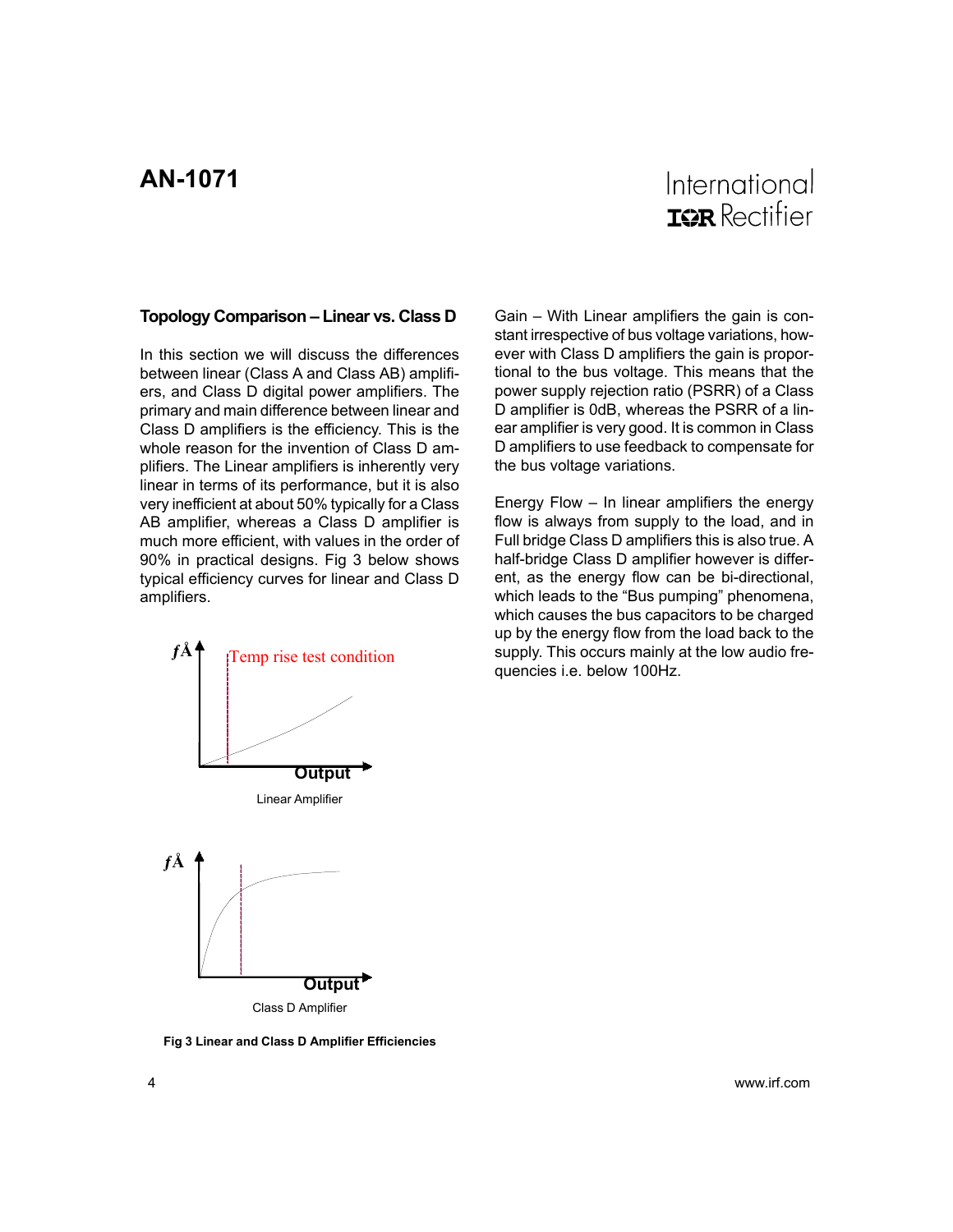## <span id="page-4-0"></span>International **IGR** Rectifier

#### **Analogy to a Synchronous Buck Converter**

A simple analogy can be made between a Class D amplifier and a synchronous buck converter. The topologies are essentially the same as can be seen below in fig 4.





The main difference between the two circuits is that the reference signal for the synchronous buck converter is a slow changing signal from the feedback circuit( $\rightarrow$ a fixed voltage), in the case of the Class D amplifier the reference signal is an audio signal which is continuously changing. This means that the duty cycle is relatively fixed in the synch buck converter, whereas the duty is continuously changing in the Class D amplifier with an average duty of 50%.

In the synch buck converter the load current direction is always towards the load, but in Class D the current flows in both directions.

The final difference is in the way the MOSFETs are optimized. The Synch buck converter is optimized differently for the high and low side MOSFETs, with lower  $\mathsf{R}_{_{\mathsf{DS}(on)}}$  for longer duty and low Qg for short duty. The Class D amplifier has the same optimization for both of the MOSFETs, with the same  $R_{DS(0n)}$  for high and low side.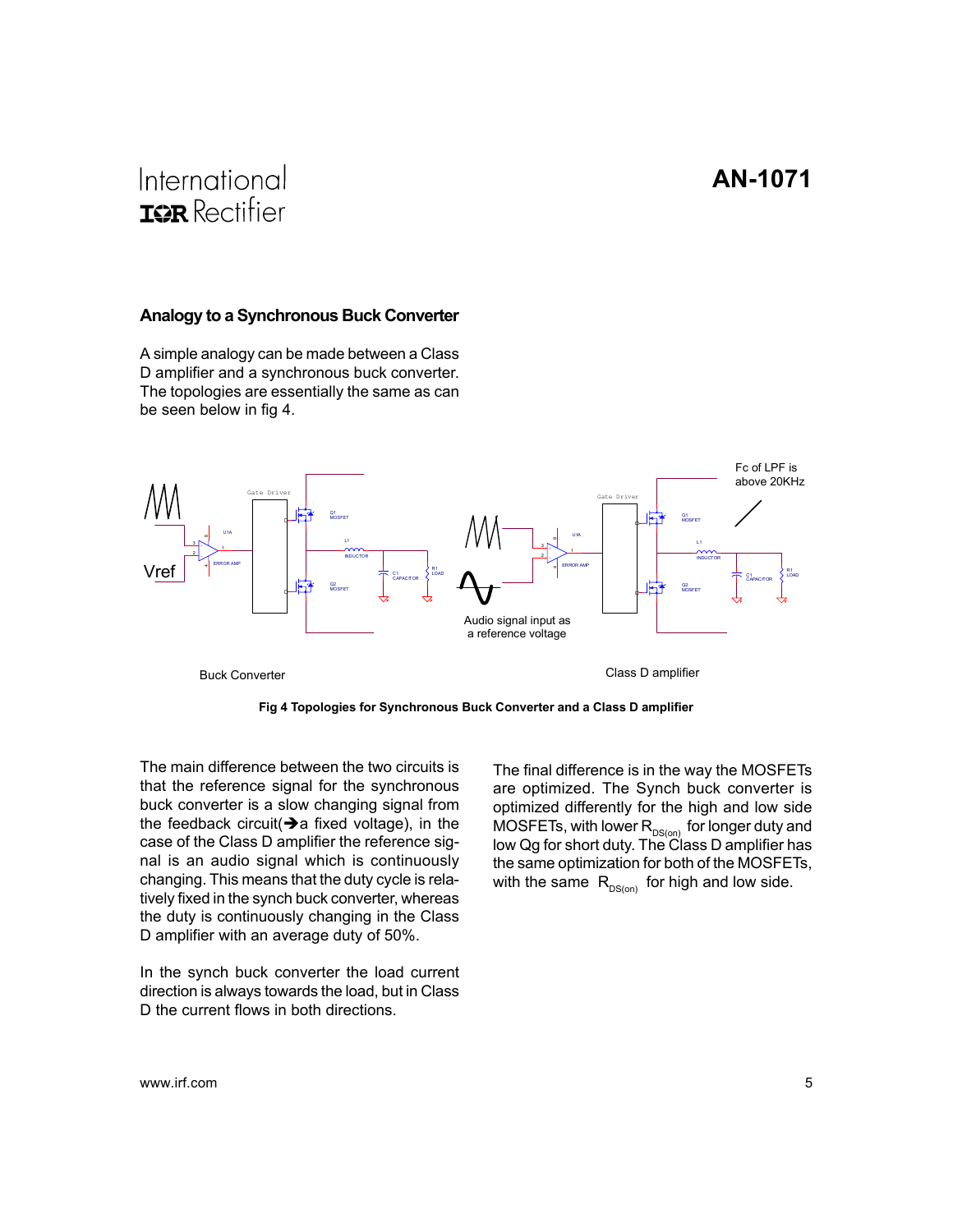#### <span id="page-5-0"></span>**Power Losses in the MOSFETs**

The losses in the power switches are very different between linear amplifiers and Class D amplifiers. First lets look at the losses in a linear Class AB amplifier. The losses can be defined as:

$$
P_C = \frac{1}{2 \cdot \pi} \cdot \int_{0}^{\pi} \frac{Vcc}{2} (1 - K \sin \omega \cdot t) \frac{Vcc}{2 \cdot R_L} K \sin \omega \cdot t \cdot d\omega \cdot t
$$

Where K is the ratio of  $V_{\text{bus}}$  to output voltage.

This can then be simplified down to the following equation for the linear amplifier Power switch losses:

$$
P_{tot} = \frac{Vcc^2}{8\pi \cdot R_L} \cdot \left(\frac{2K}{\pi} - \frac{K^2}{2}\right)
$$

Note that the power loss is not related to the output device parameters. Fig 5) below shows the power loss vs K.



**Fig 5) Power Loss vs. K for Linear Class AB Amplifier**

Now lets look at the losses for a Class D amplifier. The total power loss in the output devices for a Class D amplifier are given by:

$$
P_{\text{TOTAL}} = Psw + Pcond + Pgd
$$

Psw are the switching losses and are given by the equation:

$$
P_{SW} = C_{OSS} \cdot V_{BUS}^{2} \cdot f_{PWM} + I_{D} \cdot V_{DS} \cdot t_{f} \cdot f_{PWM}
$$

Pcond are the conduction losses and are given by the equation:

$$
Pcond = \frac{R_{DS(ON)}}{R_L} \cdot Po
$$

Pgd are the gate drive losses and are given by the equation:

$$
Pgd = 2 \cdot Qg \cdot Vgs \cdot f_{\text{PWM}}
$$

As can be seen in a Class D amplifier the output losses are dependant on the parameters of the device used, so optimization is needed to have the most effective device, based on Qg,  $\mathsf{R}_{\mathsf{DS(0n)}}, \mathsf{C}_{\mathsf{OSS}},$  and  $\mathsf{t}_\mathsf{f}$  . Fig 6 below shows the power losses vs K for the Class D amplifier.



**Fig 6 Power Loss vs. K for Class D Amplifie**

6 www.irf.com www.irf.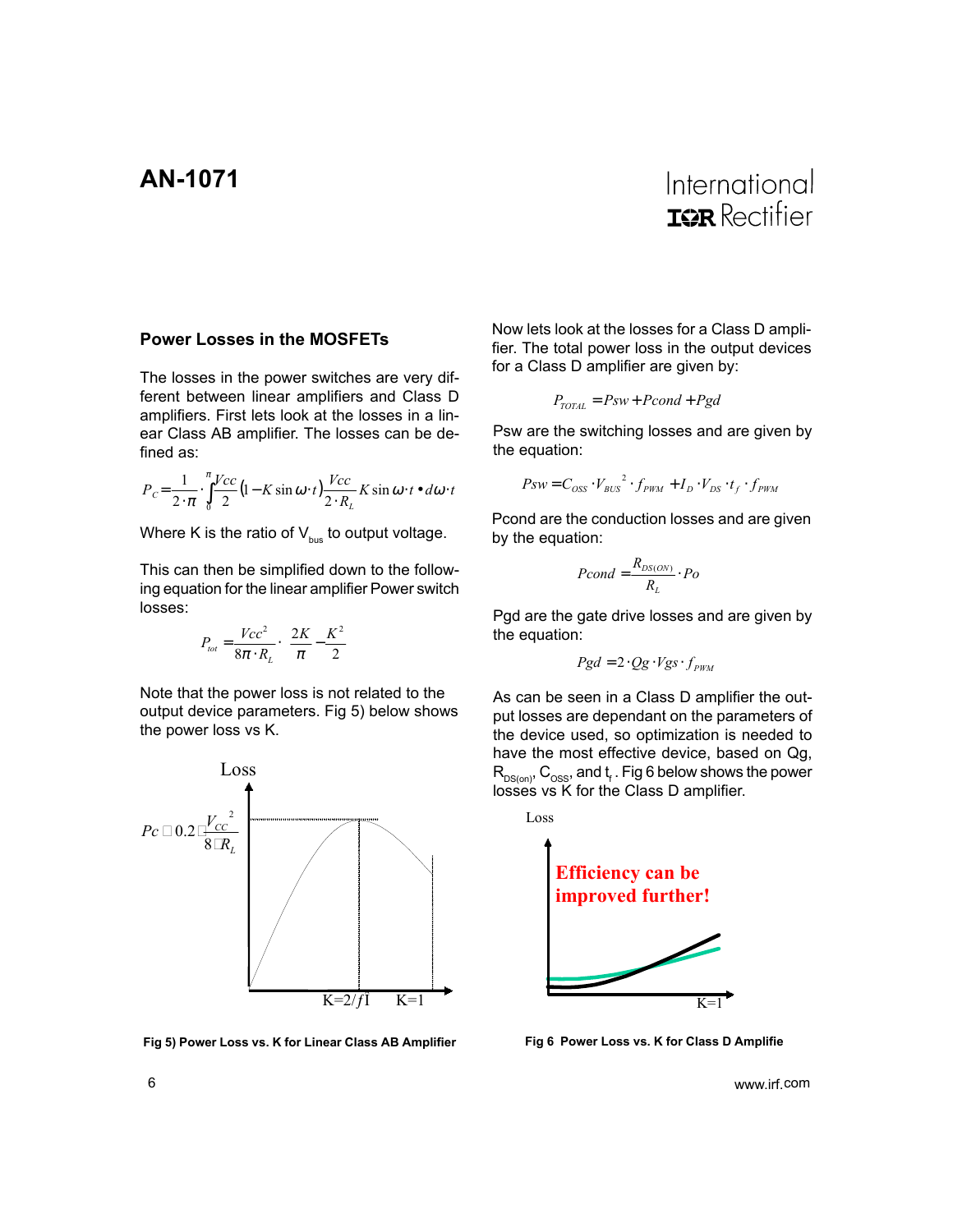<span id="page-6-0"></span>

|                        | Half Bridge v.s.         | <b>Full Bridge</b>             |  |
|------------------------|--------------------------|--------------------------------|--|
| Supply voltage         | $0.5 \times 2$ ch        | 1                              |  |
| <b>Current ratings</b> | 1                        | 2                              |  |
| <b>MOSFET</b>          | 2 MOSFETs/CH             | 4 MOSFETs/CH                   |  |
| <b>Gate Driver</b>     | 1 Gate Driver/CH         | 2 Gate Drivers/CH              |  |
| Linearity              |                          | Superior (No even order HD)    |  |
| <b>DC</b> Offset       | Adjustment is needed     | Can be cancelled out           |  |
| <b>PWM</b> pattern     | 2 level                  | 3 level PWM can be implemented |  |
| <b>Notes</b>           | Pumping effect           | Suitable for open loop design  |  |
|                        | Need a help of feed back |                                |  |
|                        |                          | fri com<br>a a a               |  |

**Table 1: Topology Comparison (Half-bridge vs. Full-bridge)**

Similar to conventional Class AB amplifiers, Class D amplifiers can be categorized into two topologies, half-bridge and full-bridge configurations. Each topology has pros and cons. In brief, a half-bridge is potentially simpler, while a full-bridge is better in audio performance. The full-bridge topology requires two half-bridge amplifiers, and thus, more components. However, the differential output structure of the bridge topology inherently can cancel even the order of harmonic distortion components and DC offsets, as in Class AB amplifiers. A fullbridge topology allows of the use of a better PWM modulation scheme, such as the three level PWM which essentially has fewer errors due to quantization.

In the half-bridge topology, the power supply might suffer from the energy being pumped back from the amplifier, resulting in severe bus voltage fluctuations when the amplifier outputs low frequency audio signals to the load. This kickback energy to the power supply is a fundamental characteristic of Class D amplification. Complementary switching legs in the full-bridge tend to consume energy from the other side of the leg, so there is no energy being pumped back towards the power supply.

Table 1 shows the summary of the comparison.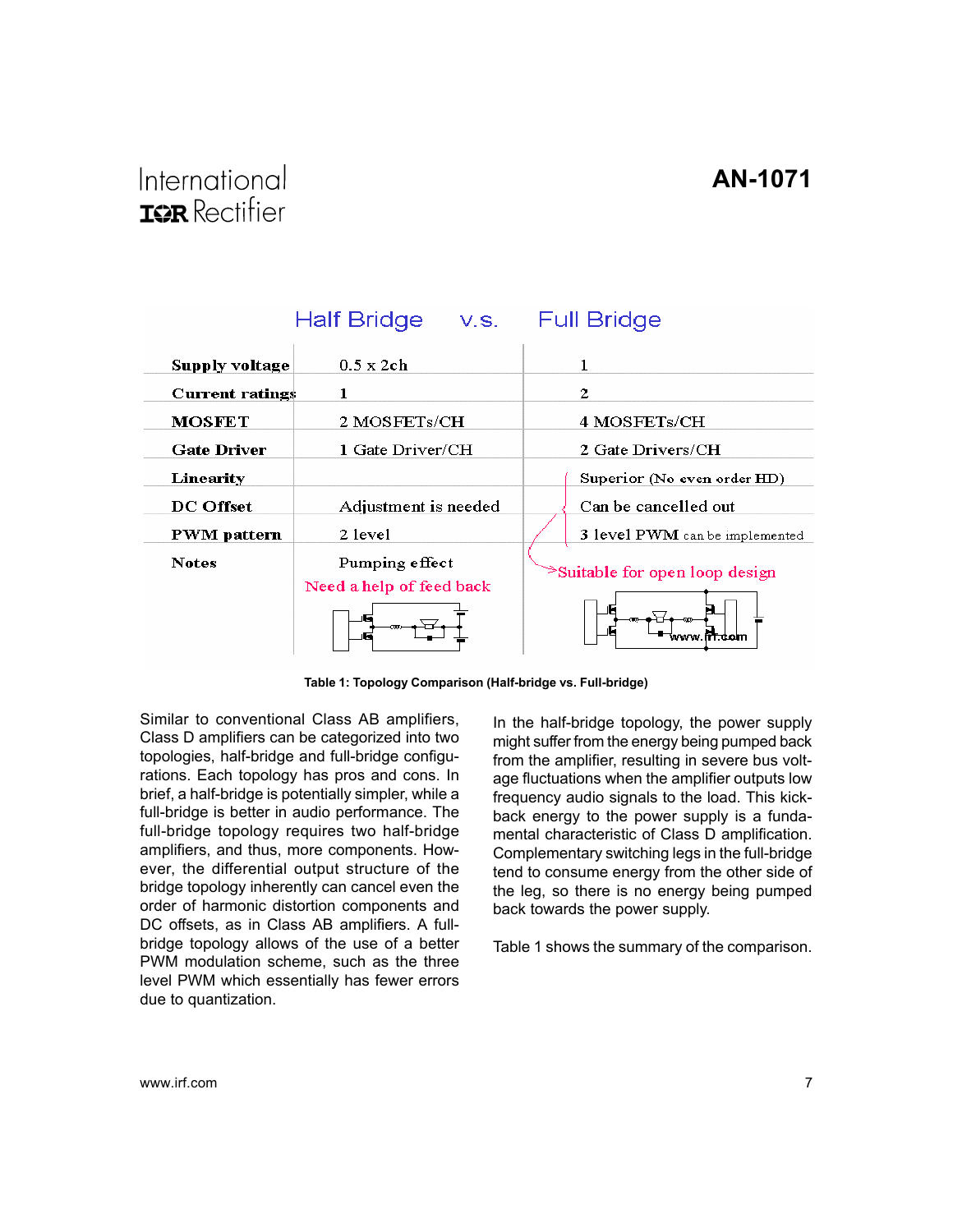<span id="page-7-0"></span>

**Fig 7: Major Cause of Degradation**

An ideal Class D amplifying stage has no distortion and no noise generation in the audible band, along with providing 100% efficiency. However, as shown in Fig 7, practical Class D amplifiers have imperfections that generate distortions and noise. The imperfections are caused by the distorted switching waveform being generated by the Class D stage. The causes are:

- 1. Nonlinearity in the PWM signal from modulator to switching stage due to limited resolution and/or jitter in timing
- 2. Timing errors added by the gate drivers, such as dead-time, ton/toff, and tr/tf
- 3. Unwanted characteristics in the switching devices, such as finite ON resistance, finite switching speed or body

diode characteristics.

- 4. Parasitic components that cause ringing on transient edges
- 5. Power supply voltage fluctuations due to its finite output impedance and reactive power flowing through the DC bus
- 6. Non-linearity in the output LPF.

In general, switching timing error in a gate signal is the primary cause of the nonlinearity. The timing error due to dead-time in particular has the most significant contribution of nonlinearity in a Class D stage. A small amount of deadtime in the tens of nano-seconds can easily generate more than 1% of THD (Total Harmonic Distortion). Accurate switching timing is always a primary concern.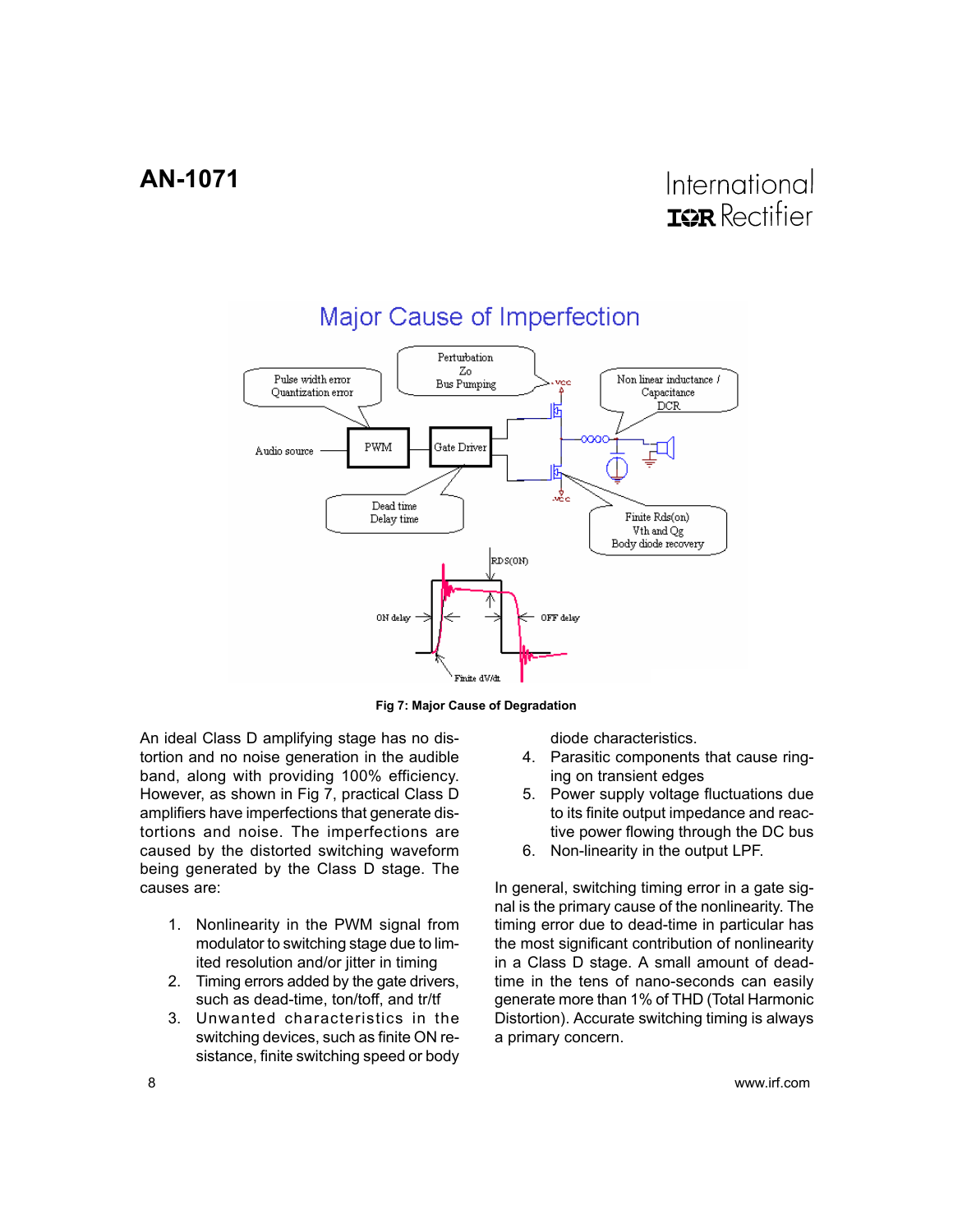

<span id="page-8-0"></span>Let us take a look at how the dead-time affects nonlinearity.

**Fig 8: THD and Dead-time**

The operation mode in a Class D output stage can be categorized into three different regions based on how the output waveform follows the input timing. In those three different operation regions, the output waveform follows different edges in high side and low side input signals.

Let's examine the first operating region where the output current flows from the Class D stage to the load when the amount of the current is larger than the inductor ripple current. At the instant of high side turn-off and prior to low side turn-on, the output node is driven to the negative DC bus. This action is automatically caused by the commutation current from the demodulation inductor, regardless of low side turn-on timing. Therefore the timing in the output waveform is not influenced by the dead-time inserted into the turn-on edge of low side, and always follows the high side input timing. Consequently, the PWM waveform is shortened only by the dead-time inserted into the high side gate signal, resulting in slightly lower voltage gain as expected from the input duty cycle.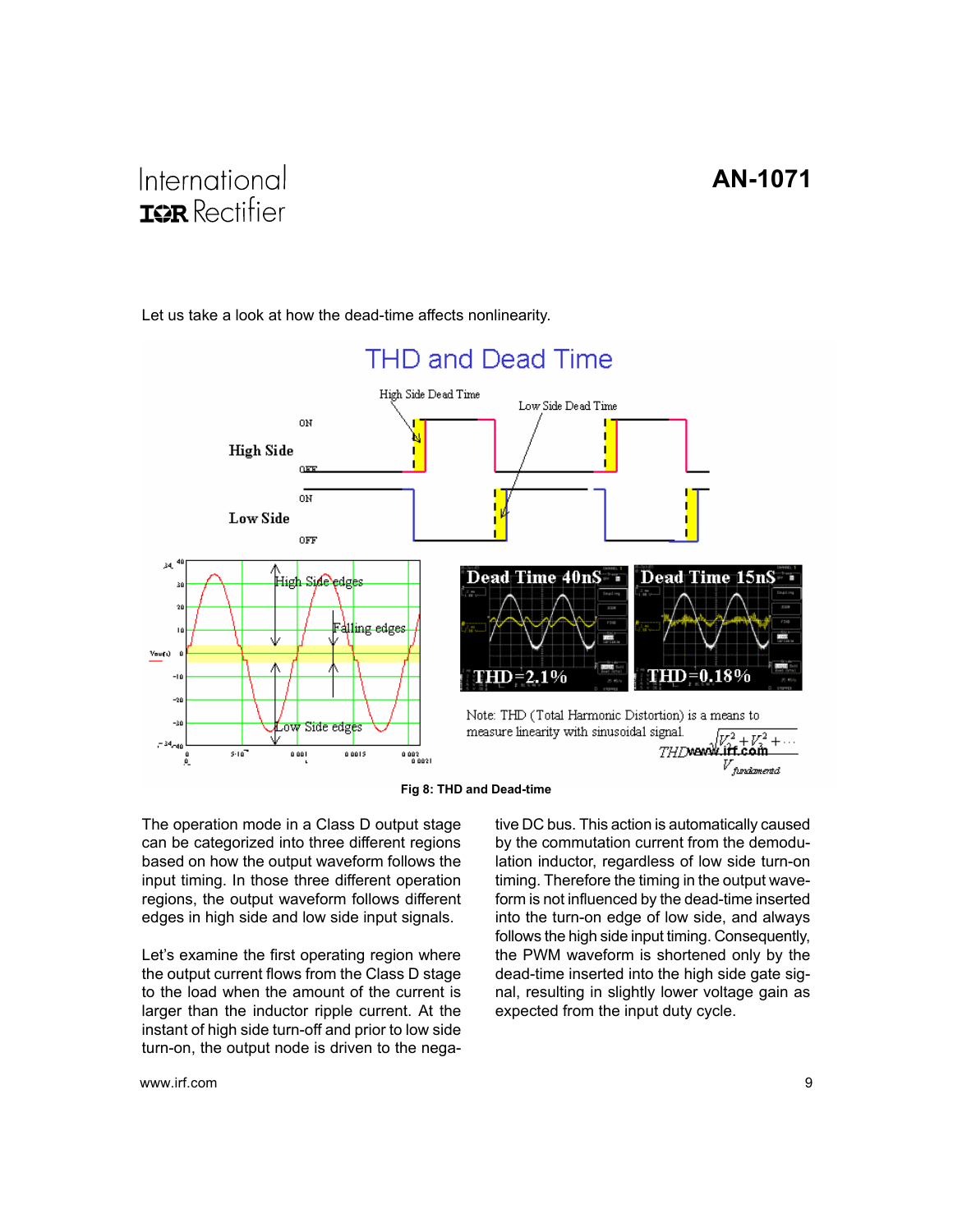### International TOR Rectifier

<span id="page-9-0"></span>A similar situation happens to the negative operation region where the output current flows from the load to the Class D stage. The amount of the current is larger than the inductor ripple current. In this case, the timing in the output waveform is not influenced by the dead-time inserted into the turn-on edge of the high side, and always follows the low side input timing. Consequently, the PWM waveform is shortened only by the dead-time inserted into the low side gate signal.

There is a region between the two operation modes described earlier where the output timing is independent of the dead-time. When the output current is smaller than the inductor ripple current, the output timing follows the turn-off edge of each input because, in this region, turnon is made by ZVS (Zero Voltage Switching) operation. Hence, there is no distortion in this middle region.

As the output current varies according to the audio input signal, the Class D stage changes its operation regions, which each have a slightly different gain. The output waveform will be distorted by these three different gain regions in a cycle of the audio signal.

Fig. 8 shows how significantly dead time affects THD performance. A 40nS dead time can create 2% THD. This can be improved to 0.2% by tightening the dead time down to 15nS. This punctuates the significance of seamless high side and low side switching for better linearity.

#### **Audio Performance Measurement**

Audio measuring equipment with an AES17 brick wall filter, such as Audio Precision AP2, are necessary. However a classic audio analyzer like the HP8903B can be used with appropriate pre-stage low pass filter is applied. The important consideration here is that the output signal of a Class D amplifier still contains substantial amount of switching frequency carrier on its waveform, which causes a wrong reading, and those analyzers might not be immune enough to the carrier leak from a Class D amplifier. Fig. 9 shows an example of a filter.



Fig 9: Example of an output filter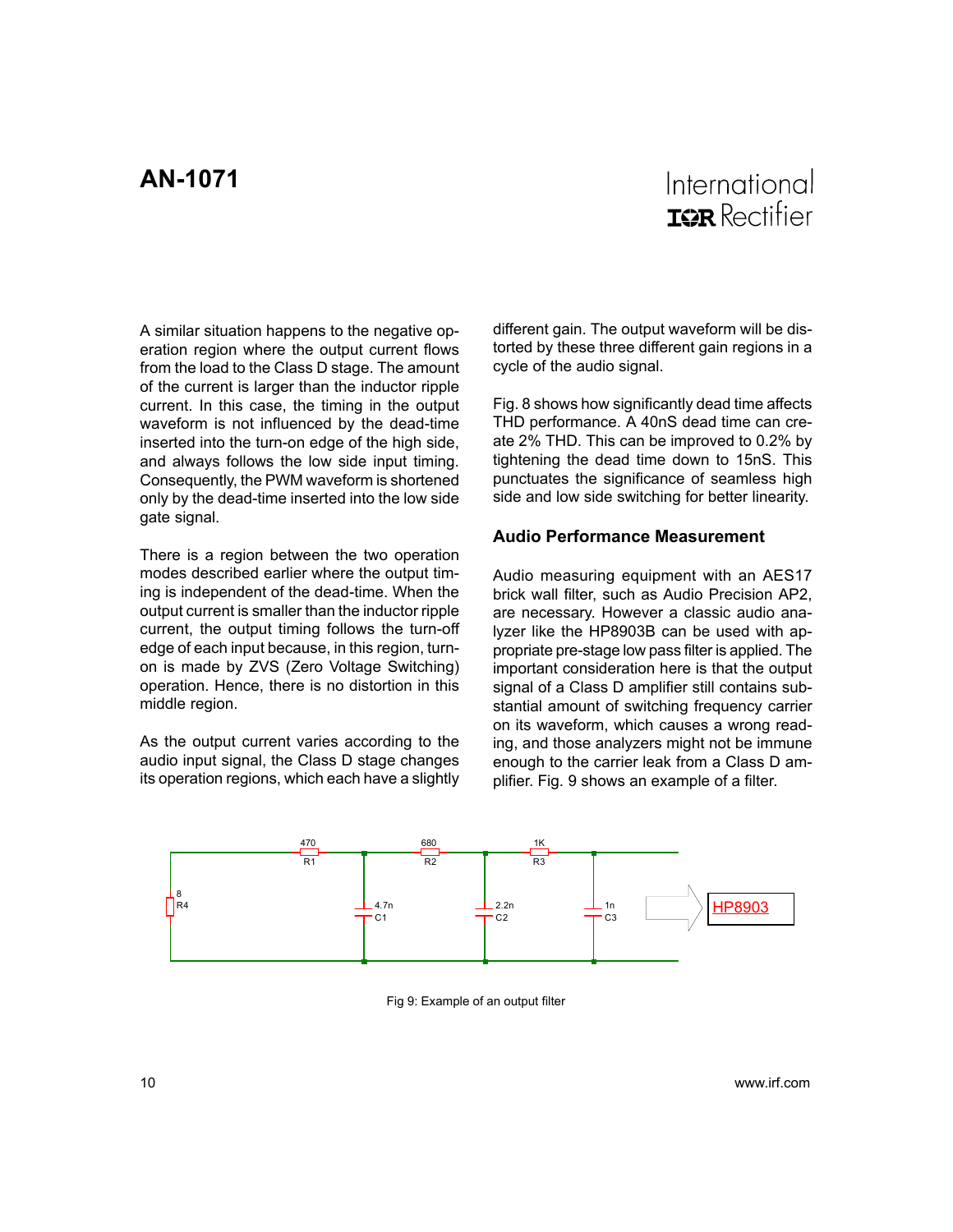<span id="page-10-0"></span>

-Shoot through charge increases rapidly as dead time gets shorter.

-Need to consider manufacturing tolerances and temperature characteristics.



**However, a narrow dead-time can be very risky in mass production. Because once both high and low side MOSFETs are turned on simultaneously, the DC bus voltage will be short circuited by the MOSFETs. A huge amount of shoot-through current starts to flow, which will result in device destruction. It should be noticed that the effective deadtime can be vary from unit to unit variation of component values and its die temperat**ure. Fig. 10 shows the relationship between the length of the dead time and the amount of shoot-through charge. It is extremely important for a reliable design of a Class D amplifier to ensure that the dead-time is always positive and never negative to prevent MOSFETs from entering the shoot through condition.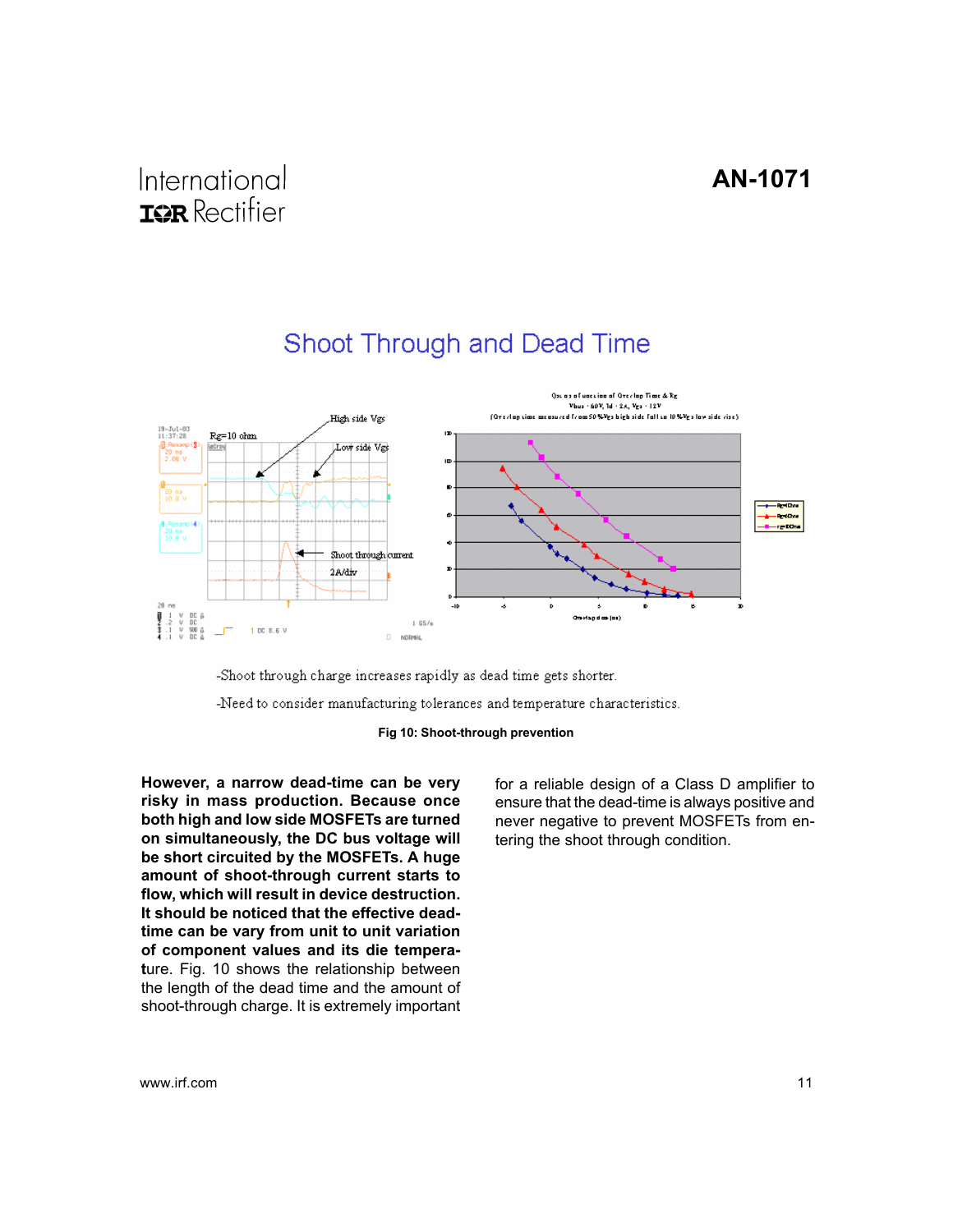<span id="page-11-0"></span>

#### **Power Supply Pumping**



Another marked cause of degradation in Class D amplifiers is bus pumping, which can be seen when the half bridge topology is powering a low frequency output to the load. Always keep in mind that the gain of a Class D amplifier stage is directly proportional to the bus voltage. Therefore, bus fluctuation creates distortion. Since the energy flowing in the Class D switching stage is bi-directional, there is a period where the Class D amplifier feeds energy back to the power supply. The majority of the energy flowing back to the supply is from the energy stored in the inductor in the output LPF. Usually, the power supply has no way to absorb the energy coming back from the load. Consequently the bus voltage is pumped up, creating bus voltage fluctuations.

Bus pumping does not occur in full bridge topologies because the energy kicked back to the power supply from one side of the switching leg will be consumed in the other side of the switching leg.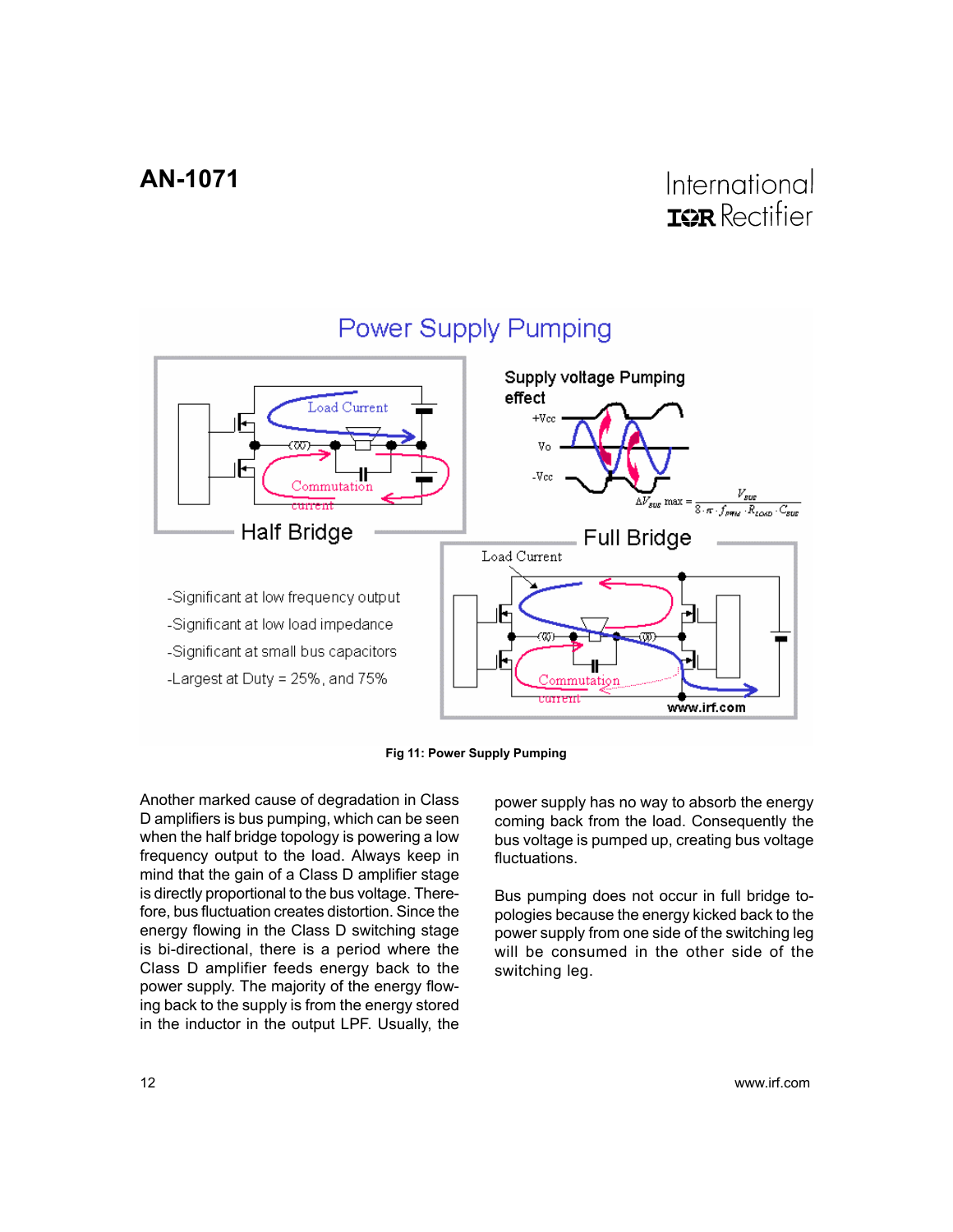### <span id="page-12-0"></span>EMI consideration: Qrr in Body Diode



- $1.$ Low side drains inductor current
- $2.$ During dead time body diode of low side conducts and keep inductor current flow
- $3.$ At the moment high side is turned ON after dead time, the body diode is still conducting to wipe away minority carrier charge stored in the duration of forward conduction.
- $\rightarrow$  This current generates large high frequency current waveform and causes EMI noises.



www.irf.com

#### **Fig 12: EMI Considerations**

**EMI (Electro-Magnetic Interference) in Class D amplifier design is troublesome like in other switching applications. One of the major sources of EMI comes from the reverse recovery charge of the MOSFET body diode flowing from the top rail to the bottom, similar to the shoot-through current. During the dead-time inserted to prevent shoot through current, the inductor current in the output LPF turns on the body diode. In the next phase when the other side of the MOSFET starts to turn on at the end of the dead-time, the body diode stays in a con-** **ducting state unless the stored minority carrier is fully discharged. This reverse recovery current tends to have a sharp spiky shape and leads to unwanted ringing from stray inductances in PCB traces and the package. Therefore, PCB layout is crucial for both ruggedness of the design and reduction of EMI.**